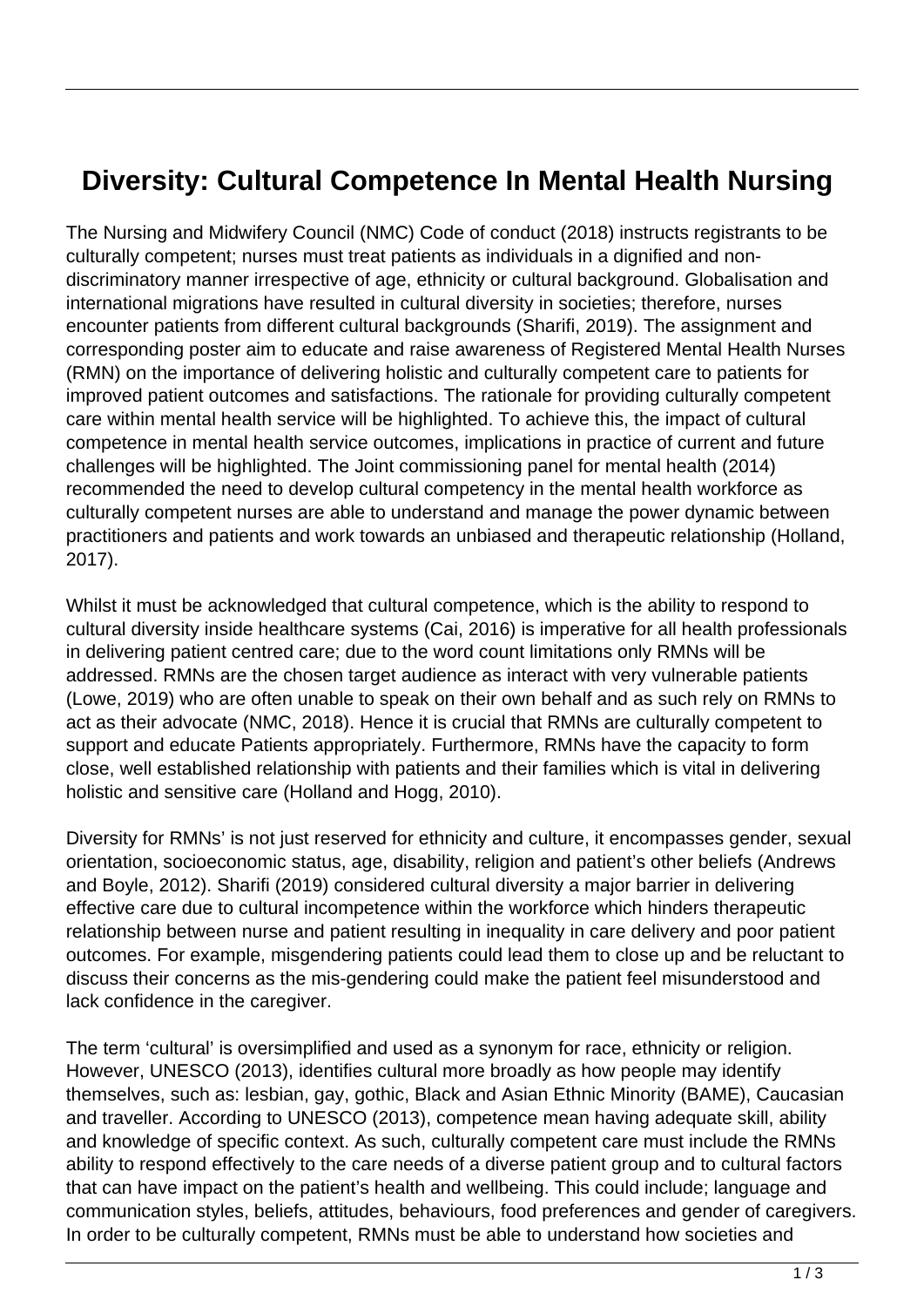cultural backgrounds influence patient's health beliefs and behaviours (Kaihlanen et al., 2019). Health disparities can be reduced by providing culturally competent, sensitive and unbiased care (Cruz et al., 2016). Therefore, RMNs must recognise the uniqueness of each patient and respect, protect and advocate for their right to independence, self-expression, self-respect and confidentiality (NMC,2018). This further is supported by the King's Fund report (2011), 'no decision about me without me document', which highly emphasises on shared decision making, where patients are enabled to make informed decisions by giving clear comprehensible information about their condition, treatment, risks, possible outcomes and uncertainties in an unbiased manner. NMC (2018) also emphasised patient involvement and effective communication as exceptional care cannot be provided without the involvement of recipient of care (NHS, 2020).

Increased levels of international migrations, globalisation of the economy and settlement of refugees have made huge impact on health care services of different countries( Sharifi et al,. 2019). Unsurprisingly, In the United Kingdom (UK) the National Health Service (NHS) trusts reassessed provisions and ensured services are adapting to meet the changing medical, social and cultural needs of the current population ( NHS, 2020).

Cultural competence has emerged as an important issue as the UK becomes more diverse, RMNs will increasingly see patients with variety of perceptions regarding their health, mostly influenced by their social or cultural backgrounds. For instance, a patient may present as nonconcordant with their treatment regime, but this could be due to their belief that their psychosis is a link to ancestors or god. To be able to treat such a patient, RMN must be able to understand why the patient has chosen this stance and therefore be in a better position to provide medical or psychological help. Andrew and Boyle (2012) stated that culturally competent nurses can provide better care to the patients if they understand what differentiates patients' culture, values, beliefs and practices from their own. Hence, RMNs must be aware of how cultural belief, background and values may have an impact on the mental health, behaviours, choices and preferences of patients in their care. Delivering culturally competent care means that care is planned and implemented in a way that is sensitive and meet the need of the patients, their families and groups from a diverse population within the society ( Andrew and Boyle, 2012). Andrew and Boyle (2012) has further emphasised on how crucial it is for RMNs to understand patient's perspective, encourage their patient to ask questions if in doubt, use interpreters for the patients who have difficulty in speaking and understanding English, explain treatment options and ensure respect for patients and their families. RMNs must be able to practice non-judgementally to limit the instances of patients being negatively affected by presumptive nursing and the nurse' unconscious bias. The simplest way of achieving this is by involving the patient in their care and enabling them to contribute to their own health (NMC 2018) . Mental health treatments can be more effective when they align with the culture of the patients, when a patient feels understood and when RMNs demonstrate multicultural competences (Soto et al,. 2018).

Holland ( 2017) has highlighted rather disturbing facts that patient from BAME group have the highest rate of schizophrenia and this could be due to inaccuracy in diagnosis, labelling, stereotyping, economic deprivation, discrimination and racism. Holland( 2017) further added that black patients are more likely to be detained by the police under mental health act due to not receiving adequate care from their primary health service and detention by police is the first call for help. National Institutes of Health (2017) and Jongen et al,. (2018) both agree that Cultural respect and competency are vital in reducing health disparities, in building resilience